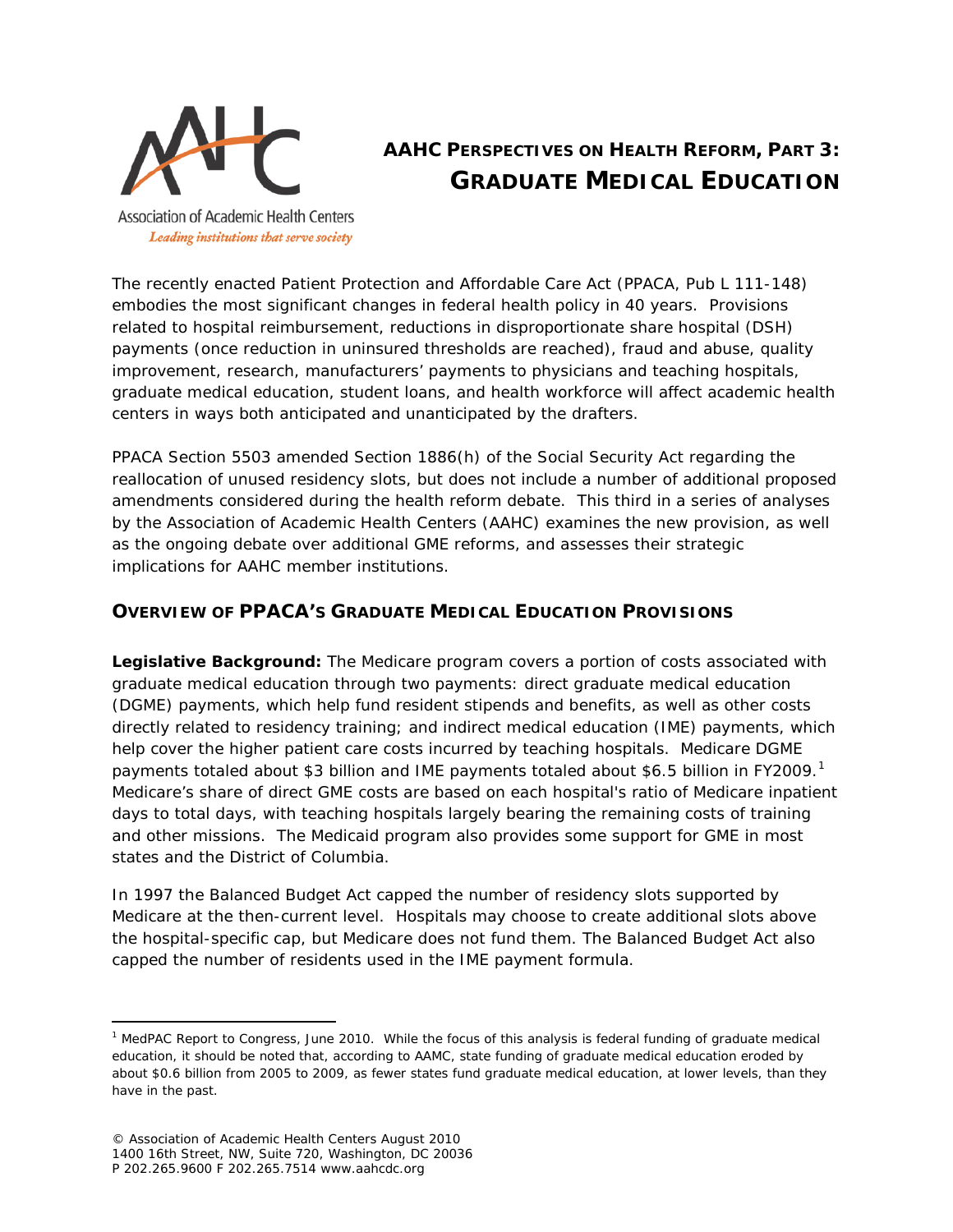Because increasing health care coverage resulting from health reform is expected to increase demand for physician services, the health reform debate renewed discussion among policymakers about raising the cap, which many see as an impediment to educating more physicians. In May 2009 House and Senate bills were introduced to increase the number of residency training slots by 15 percent (or approximately 15,000 slots) and distribute the new slots in a way that gives preference to teaching hospitals that commit to expanding or creating more primary care and general surgery residencies, emphasize community-based training, or are in areas with rapidly growing populations. The proposed legislation also would redistribute residency slots currently lost when the hospital that supports them closes, and removed barriers to resident training in non-hospital settings.

*Summary of PPACA Provisions***:** PPACA includes some, but not all, of the provisions contained in the House and Senate bills. Beginning in July 2011, it redistributes unused residency slots, with seventy percent of the redistributed slots allocated to states with the lowest physician-to-resident populations. It does not include provisions to increase the total number of residency slots, however.

PPACA made several technical changes relating to GME reimbursement, including a provision allowing hospitals to count didactic time in outpatient settings for direct cost calculations, and to count didactic time in inpatient settings for indirect cost calculations, as well as a provision allowing hospitals to count resident time at non-hospital sites, so long as the hospital is incurring the costs of stipends and fringe benefits while the resident is in that setting. PPACA also includes reductions in Disproportionate Share Hospital (DSH) payments, the size of which will depend on the level of health insurance coverage expansion achieved. PPACA is estimated to cut Medicaid DSH payments by about \$14.0 billion and Medicare DSH payments by about \$22.1 billion over 10 years.

#### **POST-PPACA GRADUATE MEDICAL EDUCATION REFORM DEBATE**

*Long History of Reform Debate***:** The debate over graduate medical education reforms, including proposals to redirect expenditures toward primary care, have been ongoing for decades. For example, in 1985 *Health Affairs* published a commentary by then-Indiana Senator Dan Quayle proposing that as much as 70 percent of available GME positions be allocated to primary care specialties.<sup>[2](#page-1-0)</sup> Much more recently, COGME's 19<sup>th</sup> report (issued September 2007) stressed, among other priorities, the need to realign GME with future workforce needs, such as transforming primary care practice into more robust Medical Homes.<sup>[3](#page-1-1)</sup>

l

<span id="page-1-0"></span> $2$  A copy of the Health Affairs Commentary, titled "Graduate Medicare Education: A Proposal for Reform," is available online at<http://content.healthaffairs.org/cgi/reprint/4/1/89.pdf>

<span id="page-1-1"></span><sup>&</sup>lt;sup>3</sup> COGME's 19<sup>th</sup> report is available for download at [http://www.cogme.gov/19thReport/default.htm.](http://www.cogme.gov/19thReport/default.htm) In a May 5, 2009 letter to Secretary Sebelius and key Congressional Committees, COGME's Chair and Vice Chair summarized the recommendations contained in COGME's 19<sup>th</sup> report as follows:

<sup>&</sup>quot;Recommendation 1 of the 19th COGME report calls for aligning GME with future healthcare needs. This is entirely in keeping with MedPAC's recommendation and the current interests of the Senate Finance and HELP committees.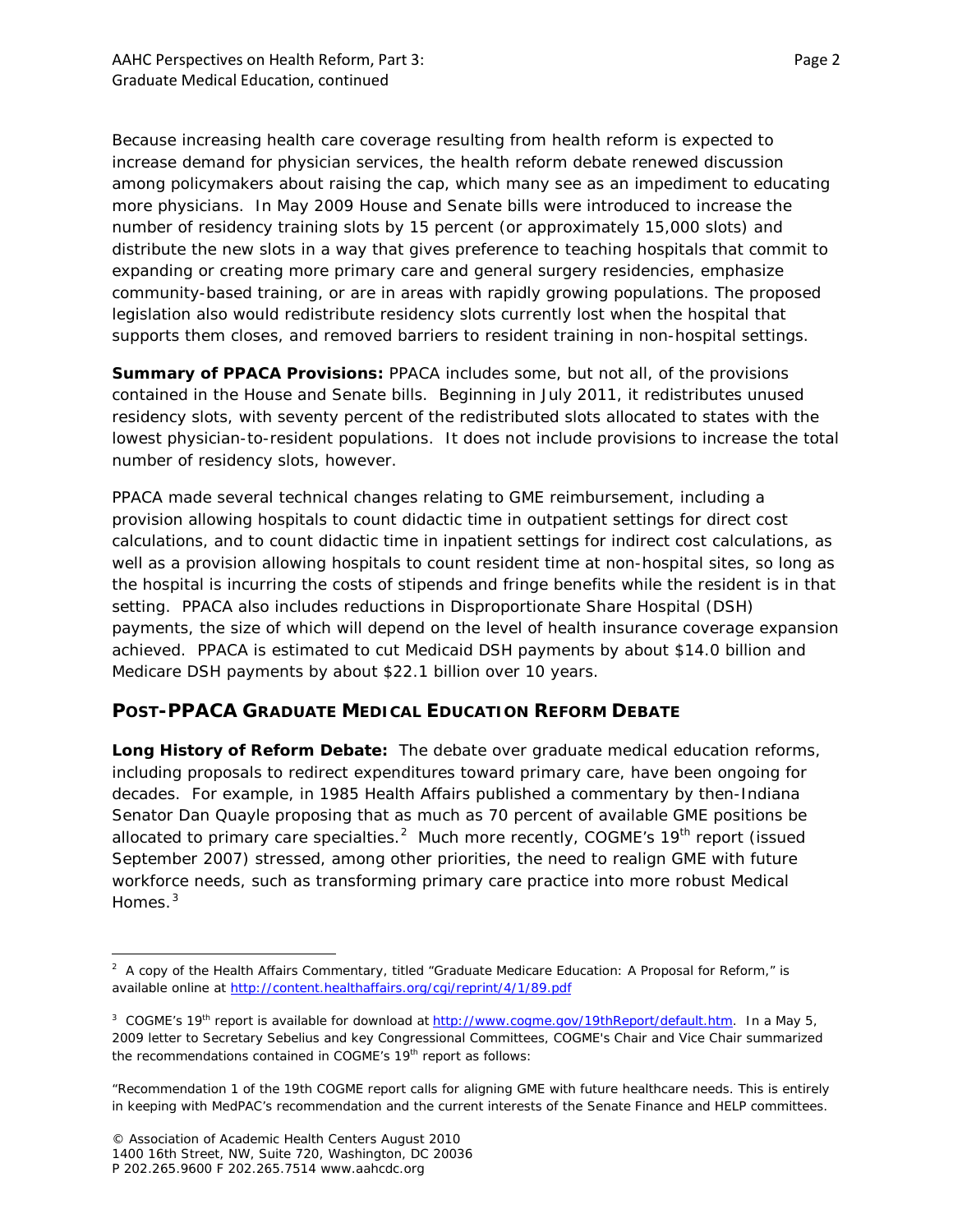l

Following the enactment of PPACA and its comparatively limited GME provisions, the focal point of the policy debate shifted to the proposal unanimously approved by MedPAC during its recent April 1-2, 2010 meeting. MedPAC recommended cutting \$3.5 billion of what it deems to be excess indirect medical education payments and using the savings to fund incentive payments based on new performance-based standards established by the Secretary.<sup>[4](#page-2-0)</sup> A more detailed discussion of the state-of-play in the congressional debate

The future of healthcare is moving more care, particularly complex care, into the community and even patients' homes. Our current training infrastructure and funding will not prepare physicians for this future. There is a concerted effort to transform primary care practice into more robust, more complex Medical Homes. We must train the next generation of physicians in this model and GME funding could facilitate this. Medicare's investment in graduate medical education training should be accountable for the health of the public, particularly Medicare beneficiaries, and should move training into new places and models.

Recommendation 2 of the 19th COGME report calls for a broadening of the definition of "training venue". There is currently an imbalance in the locus of training that is not adequately preparing a physician workforce for outpatient care, where most of health care takes place, nor in exposing young physicians to rural and underserved settings. Medicare and Medicaid beneficiaries would benefit from physician training moving out of the hospital into rural and community health centers and physician offices, both directly, in terms of service, but later as physicians exposed to working in these settings decide it is a career option. Training in community, rural and underserved settings has been shown to increase physician choice of working in such settings.11 The Government Accountability Office has emphasized the intractable problem of physician distribution twice in the last decade.12 13 GME funding has become a barrier rather than a facilitator of improving physician distribution and access to care.

Recommendation 3 of the 19th COGME report is to remove regulatory and statutory barriers limiting flexible GME training programs and training venues. Recent regulatory efforts to pay for community-based GME by private practice physicians had the unintended consequence of retrenching training back in hospitals. CMS had the good goal with the "Community Preceptor" regulation of paying for community physician education of trainees. Unfortunately the required payment, or reporting required to avoid it, had the reverse effect of pulling those positions back into hospitals. This new regulation and Medicare's 40 year old model of paying for physician training stand in the way of progress. If Medicare GME funding is retooled, the regulatory process must also be directed by statute, not just report language, to create incentives to accommodate these changes.

Recommendation 4 of the 19th COGME report calls for making accountability for the public's health the driving force for graduate medical education. The nearly \$10 billion spent annually on GME can no longer afford to be bent to the needs of hospitals. We appreciate the need to help teaching hospitals with the problems of workforce and financial solvency that GME currently serves, but we cannot afford the byproduct of an overly-specialized and expensive physician workforce. With modification the byproduct of GME funding could be a reshaping of the role of teaching hospitals in meeting the needs of the public. Clearly, 25% growth in subspecialty training when there is no societal imperative for this makes this dependence even more explicit and at odds with societal needs."

<span id="page-2-0"></span>4 See Chapter 4 of MedPAC's June 2010 report, which can be downloaded online at [www.medpac.gov/documents/Jun10\\_EntireReport.pdf.](http://www.medpac.gov/documents/Jun10_EntireReport.pdf) Chapter 4 includes the following recommendations:

"4-1 The Congress should authorize the Secretary to change Medicare's funding of graduate medical education (GME) to support the workforce skills needed in a delivery system that reduces cost growth while maintaining or improving quality.

- The Secretary should establish the standards for distributing funds after consultation with representatives that include accrediting organizations, training programs, health care organizations, health care purchasers, patients, and consumers.
- The standards established by the Secretary should, in particular, specify ambitious goals for practice-based learning and improvement, interpersonal and communication skills, professionalism, and systems-based practice, including integration of community-based care with hospital care.
- Performance-based GME funding under the new system should be allocated to an institution sponsoring GME programs only if that institution met the new standards established by the Secretary, and the level of funding would be tied to the institution's performance on the standards.

© Association of Academic Health Centers August 2010 1400 16th Street, NW, Suite 720, Washington, DC 20036 P 202.265.9600 F 202.265.7514 www.aahcdc.org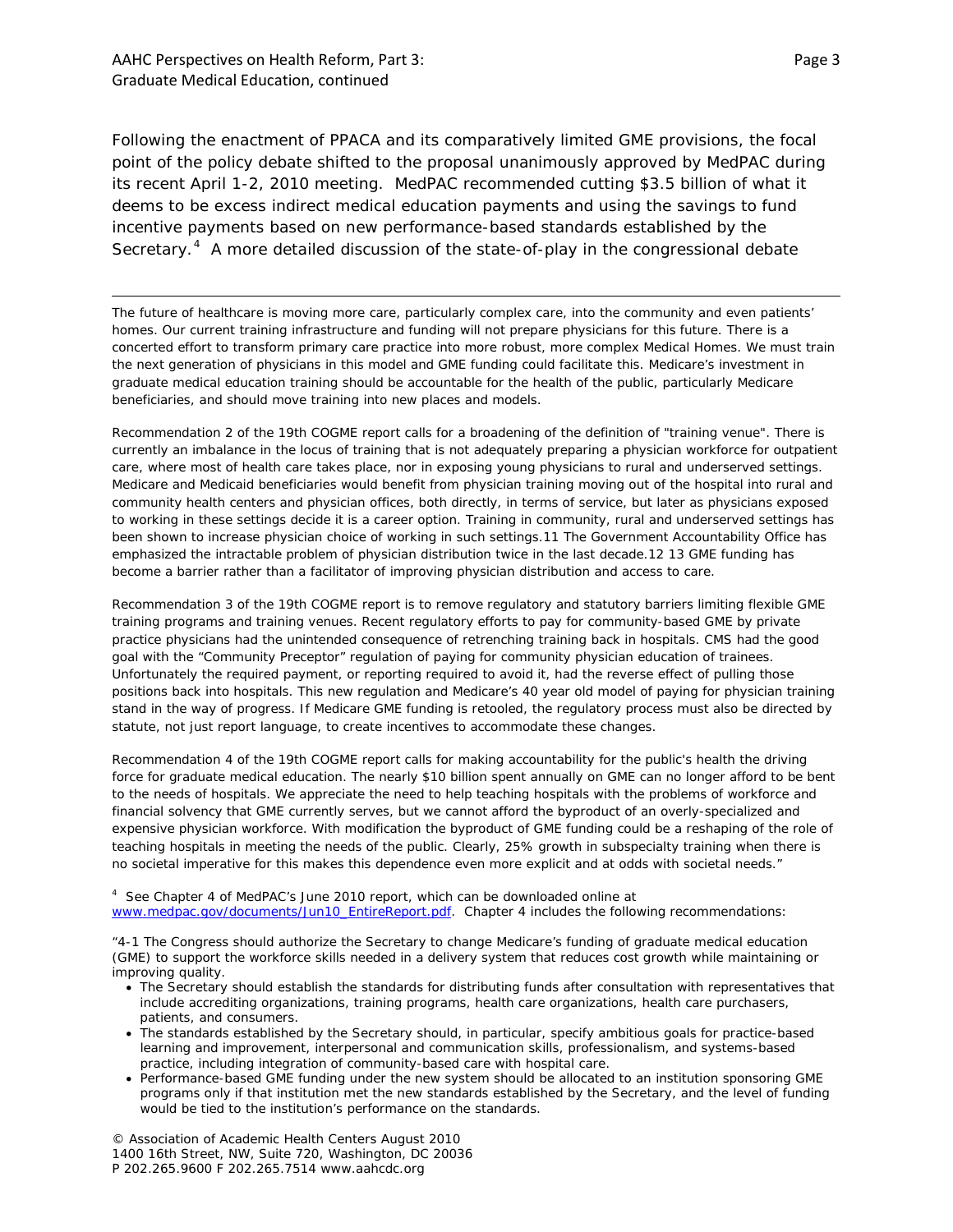surrounding the MedPAC proposal is included in a recent *New England Journal of Medicine* health policy report by John Iglehart.<sup>[5](#page-3-0)</sup>

*Four Broad Categories of Proposed Reforms***:** In the broadest terms, four categories of graduate medical education reforms have been discussed by various commentators, advisory groups, health professions organizations, health professions education organizations, and/or individual policy makers during the last decade. Numerous proposals, in addition to those already mentioned above, have addressed different combinations of some, but not necessarily all, of these four categories of GME reform.

- 1. **Broadening the pool of contributors to fund graduate medical education beyond Medicare and Medicaid.** -- As noted above, graduate medical education is currently funded by Medicare with some supplemental state-level funding. Various organizations (including the AAHC in the mid-1990s) have called for all payers to contribute to funding graduate medical education on the grounds that all payers benefit from graduate medical education. For example, one organization has called for an annual contribution from private insurers of \$20 per beneficiary, which would generate approximately \$4 billion. [6](#page-3-1)
- 2. **Making the funding "follow the student."** -- Currently Medicare DGME and IME payments are made to teaching hospitals rather than directly to training programs. A number of organizations have argued that funding should "follow the student" rather than be made to teaching hospitals. Advocates of this approach argue that payment for training should be made directly to the training program to allow programs to offer the kind of training necessary to meet community needs and to be accountable for the training, believing that the current system does not support primary care training in all

The indirect medical education (IME) payments above the empirically justified amount should be removed from the IME adjustment and that sum would be used to fund the new performance-based GME program. To allow time for the development of standards, the new performance-based GME program should begin in three years (October 2013).

4-2 The Secretary should annually publish a report that shows Medicare medical education payments received by each hospital and each hospital's associated costs. This report should be publicly accessible and clearly identify each hospital, the direct and indirect medical education payments received, the number of residents and other health professionals that Medicare supports, and Medicare's share of teaching costs incurred.

4-3 The Secretary should conduct workforce analysis to determine the number of residency positions needed in the United States in total and by specialty. In addition, analysis should examine and consider the optimal level and mix of other health professionals. This work should be based on the workforce requirements of health care delivery systems that provide high-quality, high-value, and affordable care.

4-4 The Secretary should report to the Congress on how residency programs affect the financial performance of sponsoring institutions and whether residency programs in all specialties should be supported equally.

4-5 The Secretary should study strategies for increasing the diversity of our health professional workforce (e.g., increasing the shares from underrepresented rural, lower income, and minority communities) and report on what strategies are most effective to achieve this pipeline goal."

<span id="page-3-0"></span>5 A copy of John Iglehart's NEJM health policy report, titled "Health Reform, Primary Care, and Graduate Medicare Education," is available online at [http://healthcarereform.nejm.org/?p=3770.](http://healthcarereform.nejm.org/?p=3770)

 $\overline{\phantom{a}}$ 

<span id="page-3-1"></span><sup>6</sup> See Society of Teachers of Family Medicine, http://stfm.org/advocacy/issues/gme.cfm.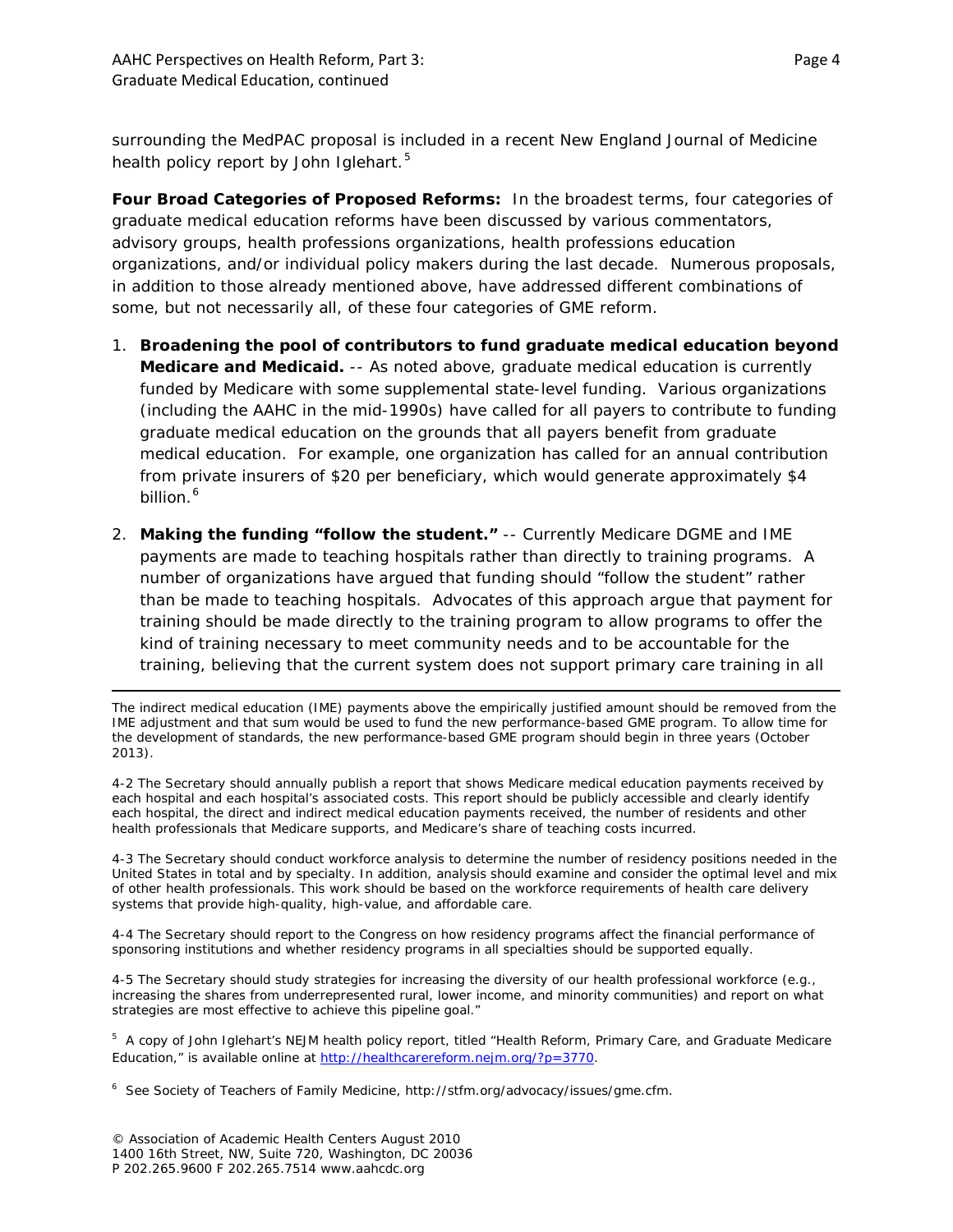sites where care is delivered. They also argue that residency programs must meet accreditation standards, and are responsible for appropriate training, but do not in fact have control of funding to ensure appropriate training.

- 3. **Expanding and reallocating the currently capped number of residency slots.** -- As noted above, expanding the number of residency slots is often argued as crucial to creating a supply of physicians necessary to meet expected increased demand for services resulting from health reform and concurrent demographic trends. In terms of reallocation of the slots, several objectives have been identified, including geographic redistribution, redistribution toward non-hospital settings, and significantly increased targeting toward the training of generalists and specialists willing to practice in underserved communities.
- 4. **Expanding graduate medical education to a broader spectrum of health professionals.** -- DGME and IME are currently directed toward the training of physicians. Other health professions have argued the lack of comparable funding is contributing to critical shortages in their health professions. This is viewed as especially critical in light of health care reform, which will generate needs that can only be met both efficiently and cost-effectively by maximizing the contribution of all health professions.

**Points of Contention:** The strongest point of contention surrounding graduate medical education, as the discussion above regarding MedPAC's proposal suggests, is cost. Citing the continued growth of residency slots not funded by Medicare, critics have argued that federal funding of graduate medical education is neither necessary nor appropriate. Other critics, while acknowledging an appropriate federal funding role, argue that the public receives poor value for its mutli-billion dollar investment due to ineffective targeting of GME expenditures toward public policy priorities. The concern is reflected in growing interest in, if not insistence on, incorporation of metrics and performance-based incentive payments as a quid pro quo for continued federal funding.

All four categories of proposed reforms discussed above have met with resistance from some stakeholders. For example, private payers have objected to all-payer funding of graduate medical education on the grounds that their contribution is implicit in the higher rates they pay compared to public payers. Because DGME and IME payments are now well established, they have become an entrenched element of teaching hospitals' budgeted revenue streams, making any alterations objectionable. Similarly, the entrenched allocation of residency slots also gives rise to resistance to change; as a result many reallocation proposals are limited to reallocating new or unused slots. Not surprisingly, proposals to reallocate a portion of graduate medical education payments to health professionals other than physicians have also raised objections from recipients of current payments.

Although there is a broad consensus within the health professions community that reform is needed, including the need for a greater emphasis on primary care, there are significant divisions within the health professions community regarding how best to accomplish those objectives. For example, the House and Senate legislation mentioned in the legislative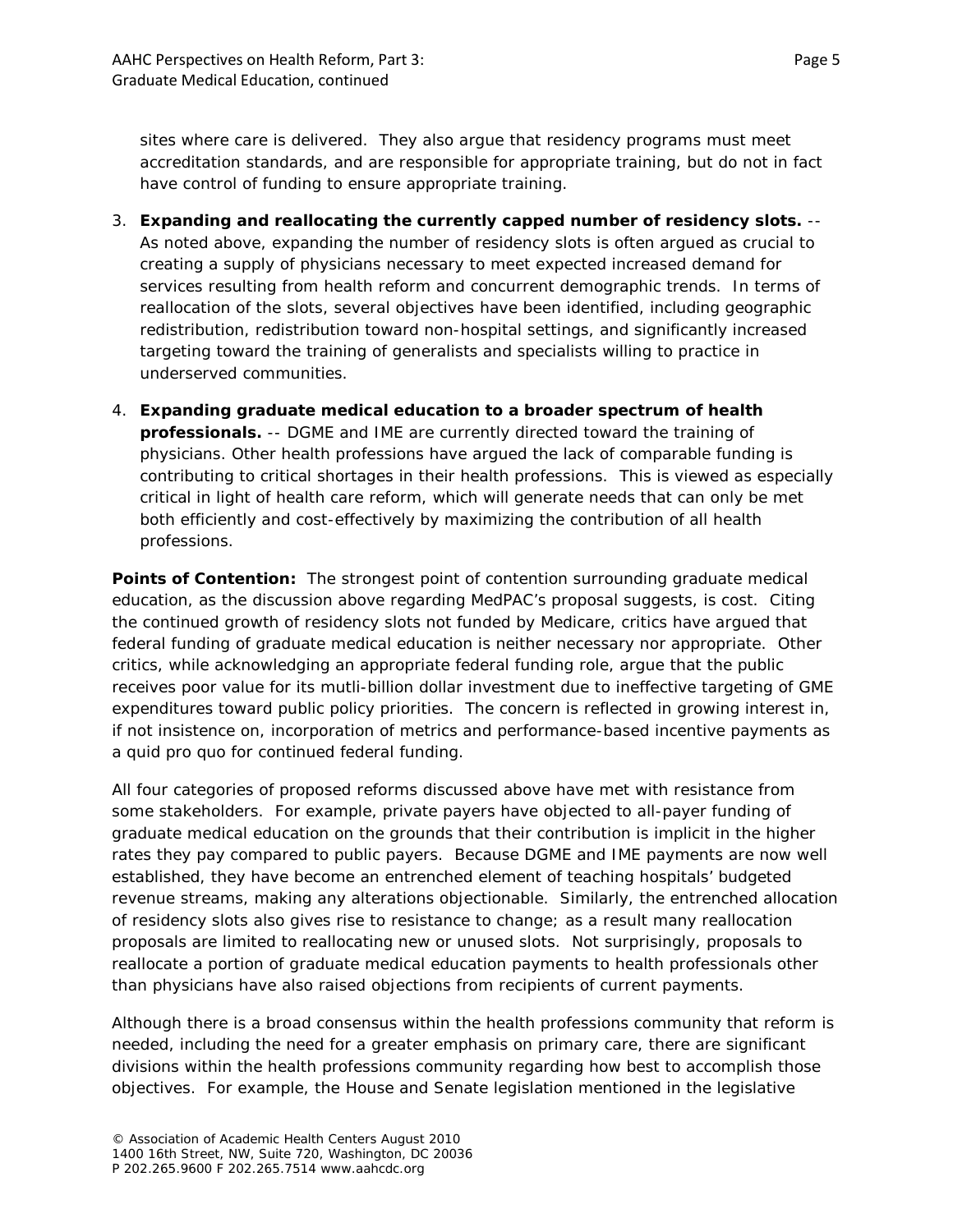status section has been criticized by some within the health professions community as "pro-primary care language camouflaging a clandestine specialty-driven agenda."<sup>[7](#page-5-0)</sup>

## **STRATEGIC IMPLICATIONS FOR ACADEMIC HEALTH CENTERS:**

Because academic health centers include, by definition, multiple health professions schools, they would be directly impacted by all four categories of graduate medical education reform. How well an individual academic health center can balance the competing interests implicit in these categories of reform is likely to be strongly influenced by its prevailing cultural values and degree of alignment. In particular, academic health centers associated with teaching hospitals that rely heavily on GME funds will face significant challenges should the nature of GME funding be altered significantly for the first time in several decades.

Although strong arguments can be made for broadening the financing base for graduate medical education beyond Medicare as the nature of the health care system continues to evolve away from inpatient care, the current economic climate makes any expansion of GME funding a hard political sell. Federal budgetary pressure to increase the return on investment in graduate medical education, if not reduce GME expenditures outright, suggests that expansion of performance-based approaches may be inevitable if funding levels are to be preserved, and are likely to be prerequisite to any political consideration of broader reforms and expanded funding. Thus, academic health centers have an interest in and opportunity to influence the nature and extent of any performance standards and incentives.

Finally, the political constraints impacting the likelihood of achieving graduate medical education reform and expansion raise the question whether academic health centers should look to new partners to support graduate medical education. For example, health reform's expansion of coverage creates opportunities for new players, such as major retailers, to enter or expand their presence in the health care marketplace, but only if there is an adequate supply of health professionals to support the expanded coverage. Stakeholders looking to establish or expand their market presence may find it in their own interest to partner with academic health centers to support innovative new approaches to funding graduate medical education.

### **CONCLUSIONS:**

 $\overline{\phantom{a}}$ 

PPACA's enactment left many of the most pressing graduate medical education reform issues unaddressed. The current economic and government budgetary environment may make contraction of federal GME funding more likely than expansion, and suggests that performance standards and incentives will become enduring features of federal GME funding from this point forward. The difficulty academic health centers will have navigating the

<span id="page-5-0"></span> $7$  See blog post titled "Lost in Translation: Primary Care in the Perilous Game of GME Redistribution and Expansion," at [http://medicaleducationfutures.org/blog/2009/12/lost-in-translation-primary-care-in-the-perilous](http://medicaleducationfutures.org/blog/2009/12/lost-in-translation-primary-care-in-the-perilous-game-of-gme-redistribution-and-expansion/)[game-of-gme-redistribution-and-expansion/.](http://medicaleducationfutures.org/blog/2009/12/lost-in-translation-primary-care-in-the-perilous-game-of-gme-redistribution-and-expansion/)

<sup>©</sup> Association of Academic Health Centers August 2010 1400 16th Street, NW, Suite 720, Washington, DC 20036 P 202.265.9600 F 202.265.7514 www.aahcdc.org